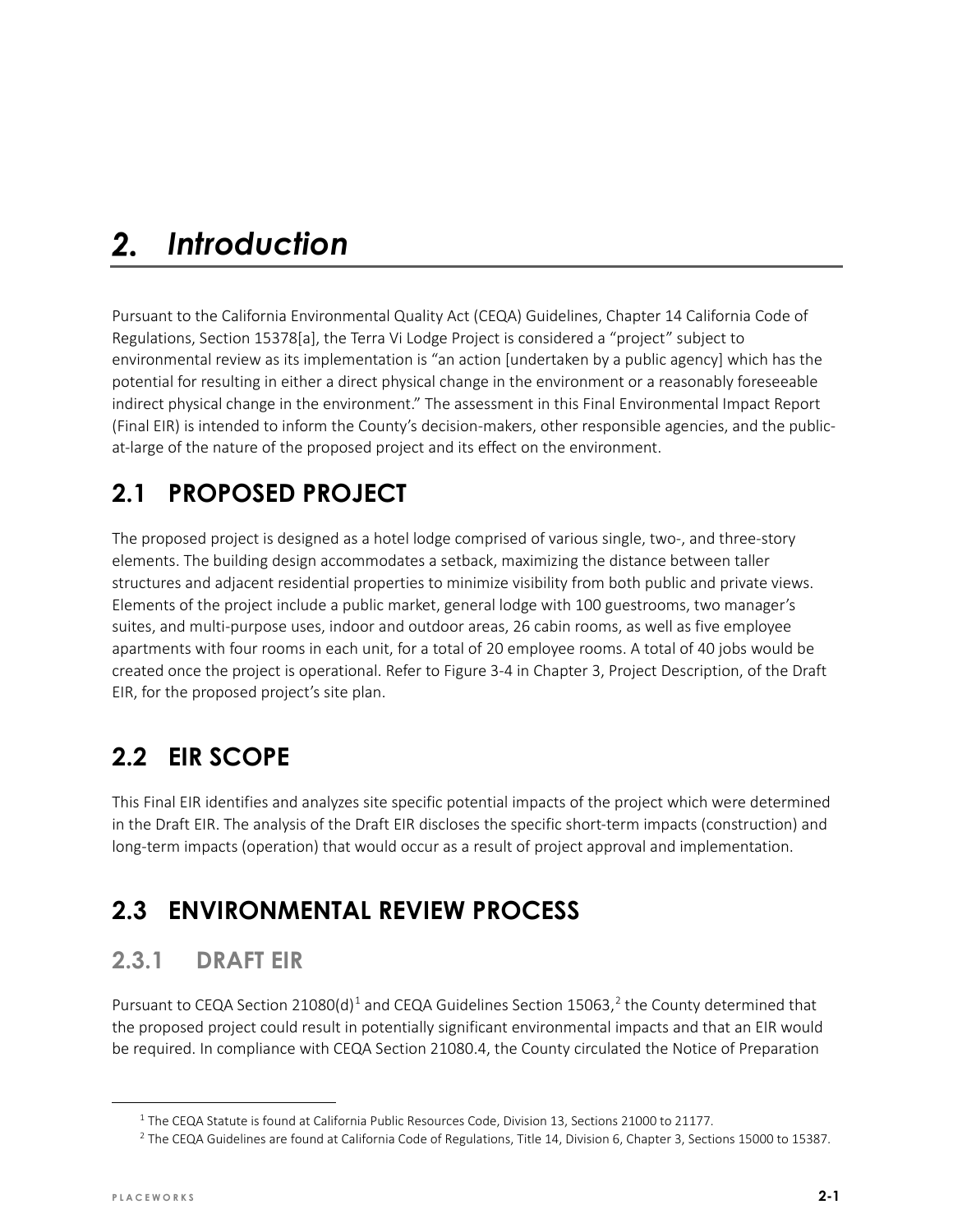#### **INTRODUCTION**

(NOP) of a Draft EIR for the proposed project to interested agencies and persons on May 2, 2019 for a 30 day review period. Due to a clerical issue, the NOP was reissued and submitted to the Office of Planning and Research State Clearinghouse on November 15, 2019 for an additional 30-day review period. A public Scoping Meeting was held on May 13, 2019 at 6:00 p.m. in the Groveland Community Hall located at 18720 Main Street in the Town of Groveland. The NOP and scoping process solicited comments from responsible and trustee agencies, as well as interested parties regarding the scope of the Draft EIR. Appendix A, Notice of Preparation and Comments on the Notice of Preparation, of the Draft EIR contains the NOP, as well as the comments received by the County in response to the NOP.

The scope of the Draft EIR was established by the County of Tuolumne through the EIR scoping process and includes an analysis of both the proposed project's impacts and cumulative impacts in the following issue areas:

- Aesthetics
- Air Quality
- Biological Resources
- Cultural and Tribal Cultural Resources
- $Energv$
- **Forestry Resources**
- Geology and Soils
- Greenhouse Gas Emissions
- $H$  Hazards and Hazardous Materials
- Hydrology and Water Quality
- Land Use and Planning
- Parks and Recreation
- **Population and Housing**
- $\blacksquare$  Public Services
- **Transportation**
- **Utilities and Service Systems**
- Wildfire
- CEQA-Mandated Assessment Conclusions:
	- **Significant Unavoidable Impacts**
	- Impacts Found Not To Be Significant
	- **Significant Irreversible Changes**
	- Growth-Inducing Impacts

■ Noise

The Draft EIR was available for review by the public and interested parties, agencies, and organizations for a 45-day comment period starting on June 16, 2020 and ending on July 30, 2020. During the comment period, the public was invited to submit written comments on the Draft EIR via mail or e-mail to the Tuolumne County Community Development Department.

### **2.3.2 FINAL EIR**

Upon completion of the 45-day review period for the Draft EIR, the County reviewed all comments received and prepared written responses for each comment. These letters are included in Appendix K of this Final EIR. This Final EIR includes written responses for each comment received during the public review period. This Final EIR consists of the Draft EIR, the comments received on the Draft EIR, and the responses to those comments, and describes any changes to the Draft EIR that have resulted from the comments received.

If the Tuolumne County Planning Commission determines that the project may be approved, it will certify this Final EIR and adopt and incorporate into the project all feasible mitigation measures identified in the EIR and may also require other feasible mitigation measures as conditions of approval.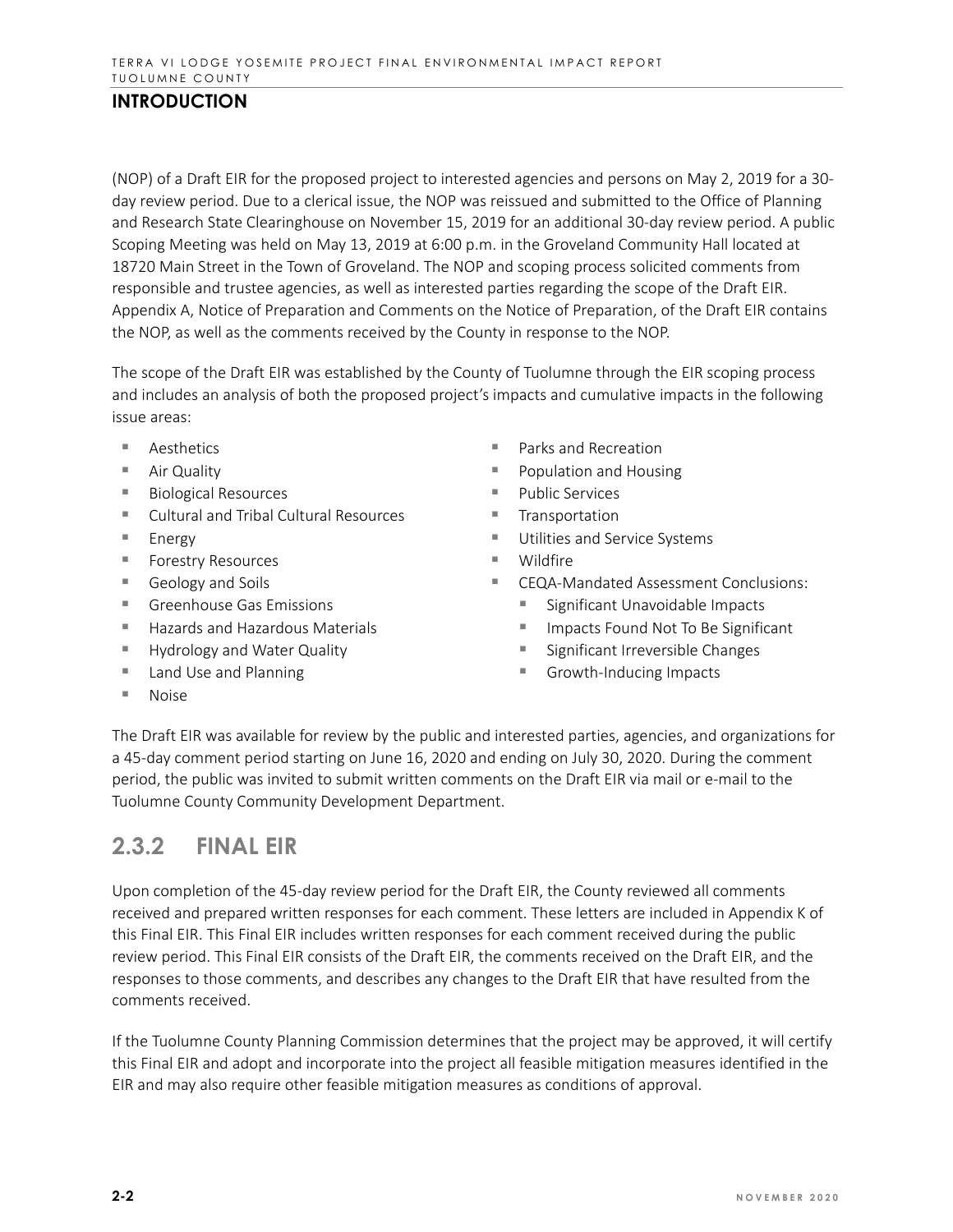#### **INTRODUCTION**

However, the Planning Commission may also find that the project does not satisfy the required findings for approval and decide to reject the project on that basis. In that case, the Planning Commission is not required to certify the Draft EIR.

The decisions regarding the Draft EIR and project approval would be appealable to the Tuolumne County Board of Supervisors, an elected body, which would then decide on both the EIR and project.

### **2.3.3 MITIGATION MONITORING**

Public Resources Code Section 21081.6 requires that the lead agency adopt a monitoring or reporting program for any project for which it has made mitigation findings pursuant to Public Resources Code 21081. Such a program is intended to ensure the implementation of all mitigation measures adopted through the preparation of an EIR. The Mitigation Monitoring and Reporting Program for the proposed project is included in Appendix R of this Final EIR.